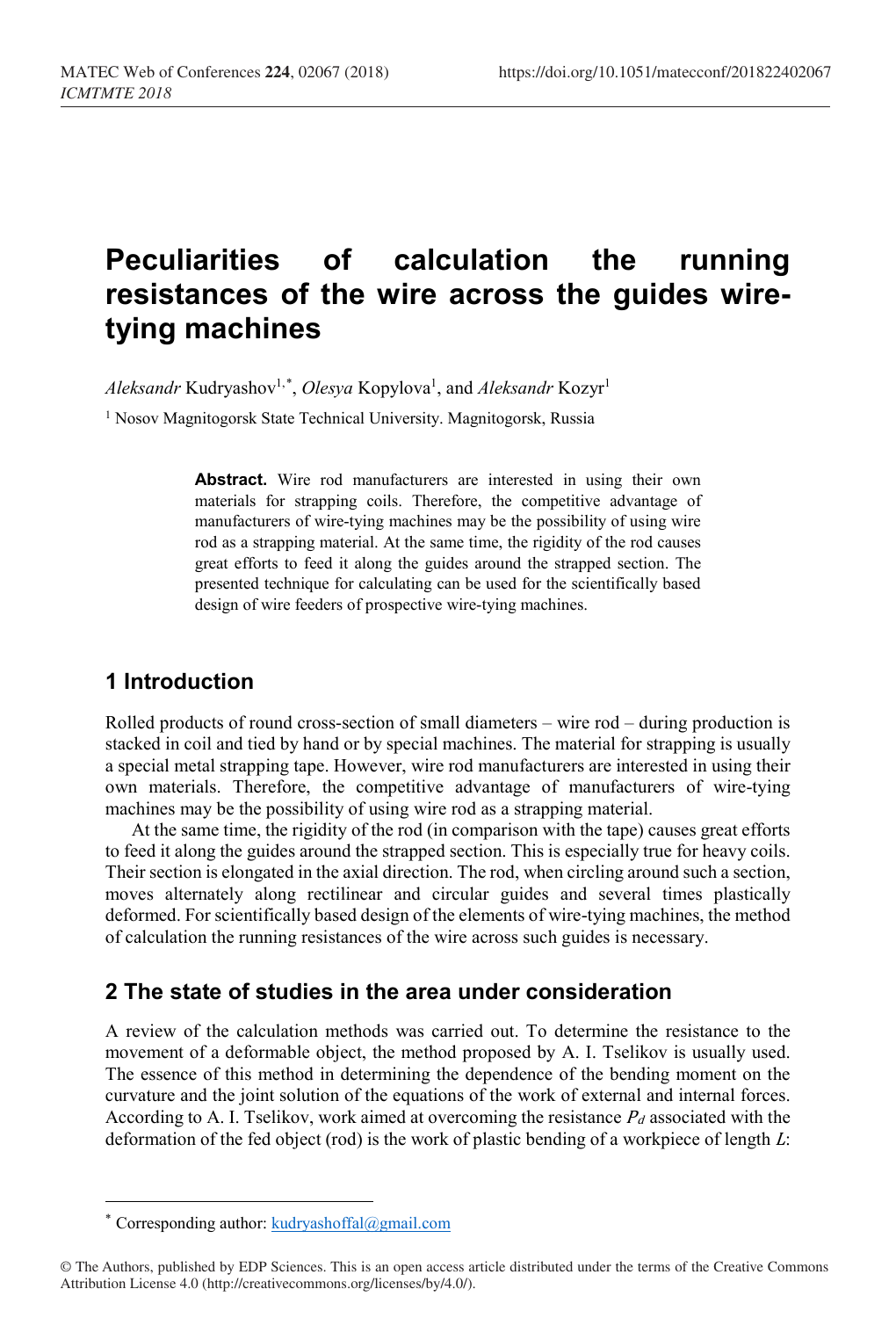$$
A_{Pl} = P_d L = L \int_0^\chi M d\chi,\tag{1}
$$

where  $M$  is the current value of the bending moment required to bend the beam to the curvature χ.

This method is used in the calculation of feeding devices in wire-tying machines by A. I. Merenkov [2], and in spring-coiling automata by E. G. Belkov [3], and with rotational bending and straightening by E. N. Moshnin [4] and M. Paech [5].

Experimental studies [6] show that the method gives a high convergence with experimental data for constant curvature guides (2.4% error). However, in the case of motion along the guides of variable curvature, the method gives a significant discrepancy (the error reaches 34%).

To take into account the resistance associated with friction, in all the considered techniques, frictional forces, defined as products of normal reactions to friction coefficients, are summed up. It is obvious that to take into account the friction forces arising in the curvilinear guides, more complex dependencies will be required taking into account the increase in resistance when moving on circular surfaces. This increase can be described by Euler's formula:

$$
P = Qe^{f_0\alpha},\tag{2}
$$

where  $\hat{Q}$  is the resistance to the movement of the rod at the exit of the rounded section;  $\hat{P}$  is the input force required to overcome this resistance;  $f_0$  is the coefficient of friction;  $\alpha$  is the angular value of the contact of the rod with the guide.

### **3 The method of force analysis of the motion of a wire along the guides of variable curvature**

To calculate resistance to movement of the wire through the duct of the machine for strapping of heavy coils guide is divided into characteristic sections (Fig. 1). By sequentially analyzing the wire loading schemes on individual sections of the guide in the order opposite to the wire motion, we come to the determination of the required feed force.

The driving force acting on the wire at point *F* can be determined from the equation of motion of the wire in the area *FG* (Fig. 2):

$$
F_{dF} \cdot \rho - Nf_1 \cdot \rho - Nk(\rho - a) - N_G \cdot l_1 = 0,\tag{3}
$$

where  $F_{dF}$  is the driving force acting on wire at point  $F$ ;  $N_G$  is a normal reaction of the guide at the point *G* of the wire contact;  $f_1$  – coefficient of friction;  $k$  – coefficient of resistance, taking into account friction and chip removal (if the hardness of the guide is much higher than the wire hardness  $k=f_1$ ,  $\rho$  – radius of curvature of the wire.

From (3) for the driving force in this section:

$$
F_{dF} = N \frac{f_1 \rho + k(\rho - a) + l_1}{\rho} = N C_1,\tag{4}
$$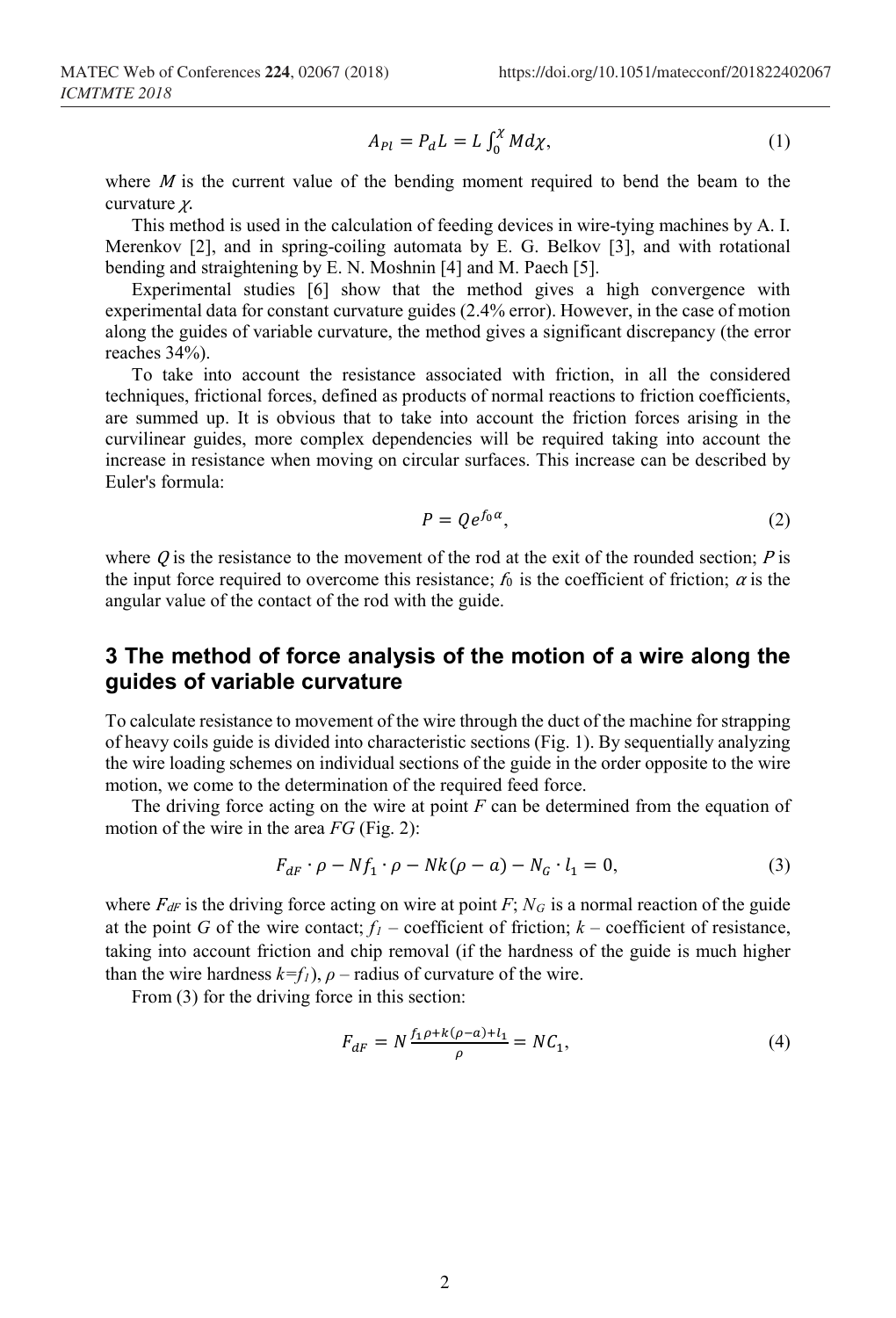

**Fig. 1.** Scheme of arrangement of characteristic sections of the guide



**Fig. 2.** The wire loading scheme: a – in the section *GF*; b – in the section *EF*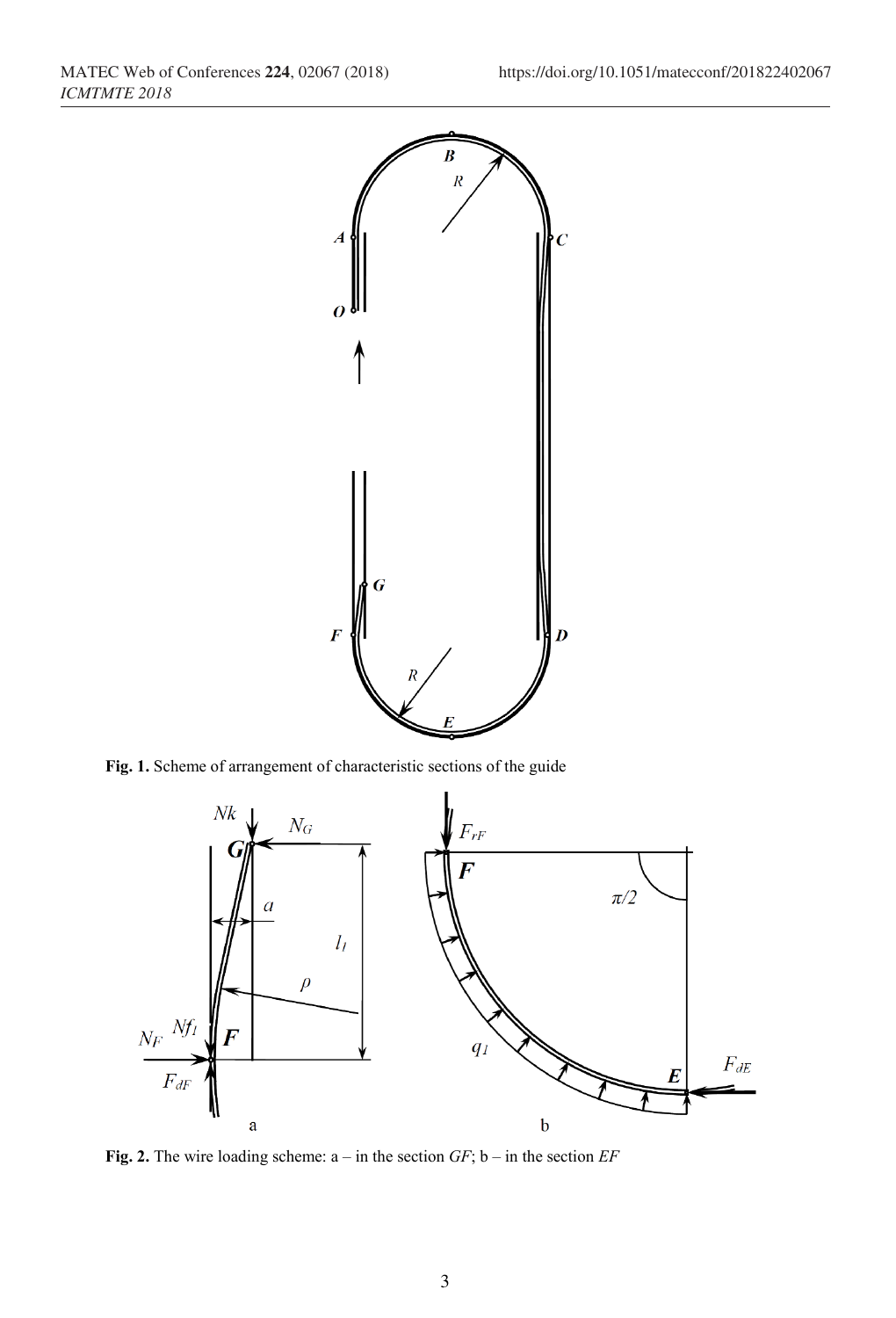In order to straighten a wire having a curvature  $\chi=1/\rho$ , it is necessary to apply to it a driving force of such magnitude that the resulting forces *N* and *Nk* cause the corresponding plastic deformation in section F.

The equilibrium condition between the external moment and internal forces can be expressed by the equation proposed by E. N. Moshnin to determine the bending moment for rigid-plastic bending with linear hardening:

$$
M = \left(\frac{S}{W} + \frac{E_T}{\sigma_T} \frac{h}{2\rho}\right) W \sigma_T, \tag{5}
$$

where S and W are the static moment of the cross section and the Z modulus;  $E_T$  and  $\sigma_T$  are the hardening modulus and yield point of the material;  $h$  is the section height.

From where the value N, necessary for the plastic deformation of a wire (straightening of curvature  $\gamma=1/\rho$ ) is defined as

$$
N = \frac{\sigma_T}{c_2}, \text{ where } C_2 = \frac{\sigma_T (l_1 - ka)}{M}.
$$
 (6)

Whence from (4) taking into account (6) we obtain:

$$
F_{dF} = \frac{c_1}{c_2} \sigma_T. \tag{7}
$$

The force  $F_{rF}$  of the resistance to the movement of the wire in the section  $EF$  (Fig. 2, b) is of the same magnitude as the driving force  $F<sub>df</sub>$  and is directed in the opposite direction.  $F_{dE}$  is the driving force acting on the wire at the point *E*. Both forces are directed along the axis of the wire. They press it to the circular guide, on which there is a normal distributed load and friction forces. The wire makes a circular motion without deforming. These conditions are typical for the derivation of the Euler formula.

Therefore, using the Euler formula and taking into account that  $F_{\text{rf}}=F_{\text{df}}$ , we write the following expression:

$$
F_{dE} = \frac{c_1}{c_2} \sigma_T \cdot e^{f_1 \frac{\pi}{2}}.
$$
 (8)

The force of resistance to movement on the section *DE* (Fig. 3, a):

$$
F_{rE} = F_{dE}.\tag{9}
$$

The driving force  $F_{dD}$  acting on the wire at the point *D* is composed of the force necessary to plastic deformation of the wire and the force necessary to overcome the frictional forces.

$$
F_{dD} = F_{dD}^{\prime} + F_{dD}^{\prime\prime} \tag{10}
$$

where  $F_{dD}$ " is the force, required to overcome the frictional forces the motion of the wire in a circular segment of the guide, which can be defined as

$$
F_{dD}^{\ \prime} = F_{dE} \cdot e^{f_1 \frac{\pi}{2}}.
$$
\n(11)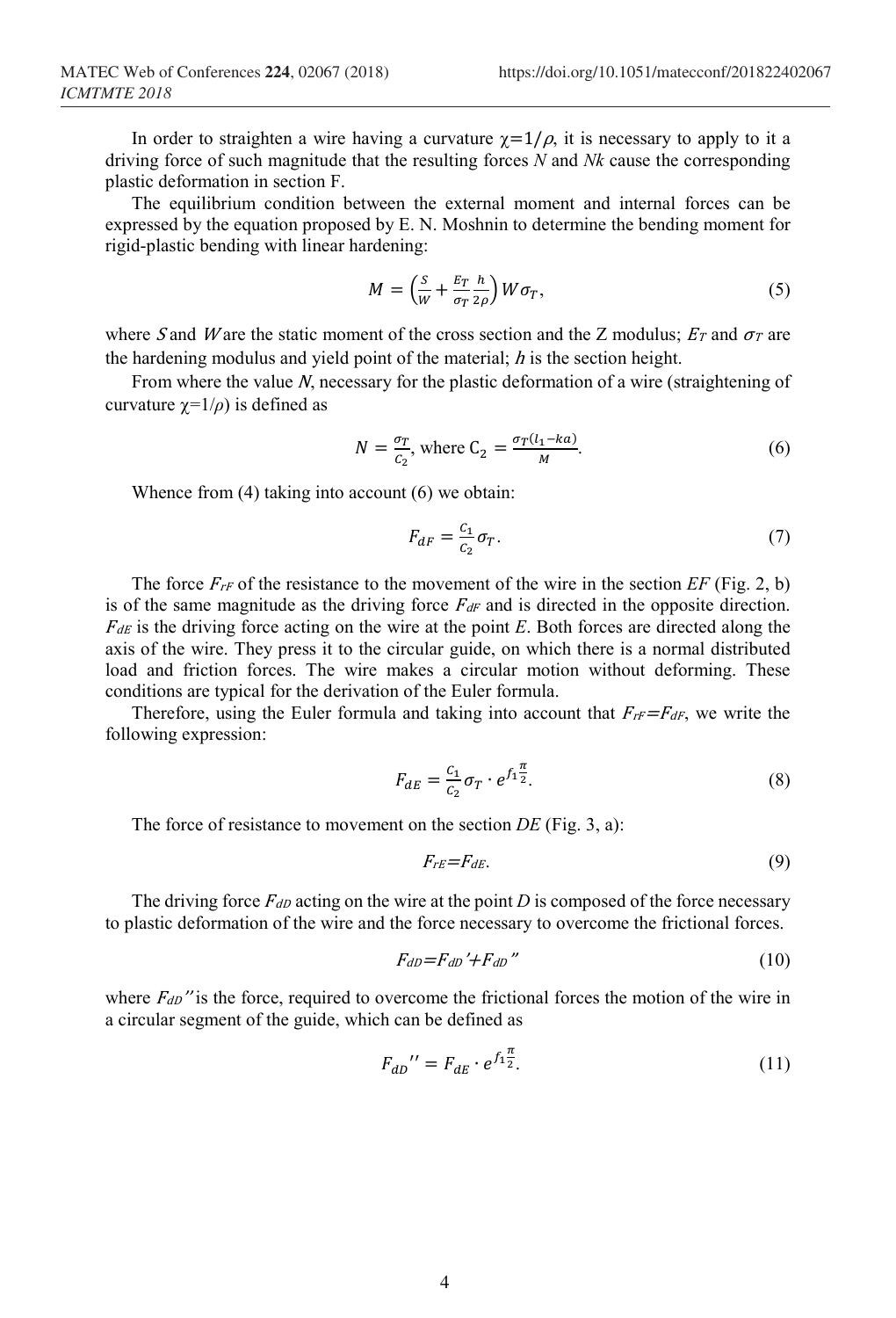

**Fig. 3.** The wire loading scheme: a – in the section *DE*; b – in the section *CD*

Force  $F_{rD}$ ' were determined from the equations of motion of the wire:

$$
F_{rE}=R_x;\t\t(12)
$$

$$
F_{dD}\prime\rho-F_{rE}\cdot\rho+R_x\cdot n\rho\cdot R_y(\rho\cdot m\rho)=0.
$$
\n(13)

The value of  $R<sub>y</sub>$  can be determined from the condition for the transition to the plastic state of the wire material in the cross section. Neglecting the influence of longitudinal forces, taking into account  $(5)$  and  $(9)$ , we obtain

$$
R_y = \frac{\sigma_T}{c_3} + \frac{F_{dE}}{m} (1 - n), \text{ where } C_3 = \frac{\sigma_T m \rho}{M}.
$$
 (14)

From  $(10)$  and  $(13)$ , taking into account  $(8)$ ,  $(11)$  and  $(12)$ , we finally obtain

$$
F_{dD} = \frac{\sigma_{T} n}{c_3} + \frac{c_1}{c_2} \sigma_T \cdot e^{f_1 \frac{\pi}{2}} \left( 1 + e^{f_2 \frac{\pi}{2}} \right).
$$
 (15)

On the *CD* section there is a buckling of the wire (with a sufficient section length), resulting in normal reactions  $N_C$ ,  $N$ ,  $N_D$  (Fig. 3, b). Total value of these reactions

$$
N_D + N + N_C = 2a' \left( \frac{F_{dC}}{l_3} + \frac{F_{rD}}{l_2} \right),\tag{16}
$$

The drag force on this section is  $F_{rD}=F_{dD}$ 

As an assumption, let's assume that  $3=I_2=L_{CD}/2$ , where  $L_{CD}$  - the length of the *CD*. Then taking into account (16):

$$
F_{dc} = F_{dD} \frac{L_{CD} + 4f_3 a}{L_{CD} - 4f_3 a'}.\tag{17}
$$